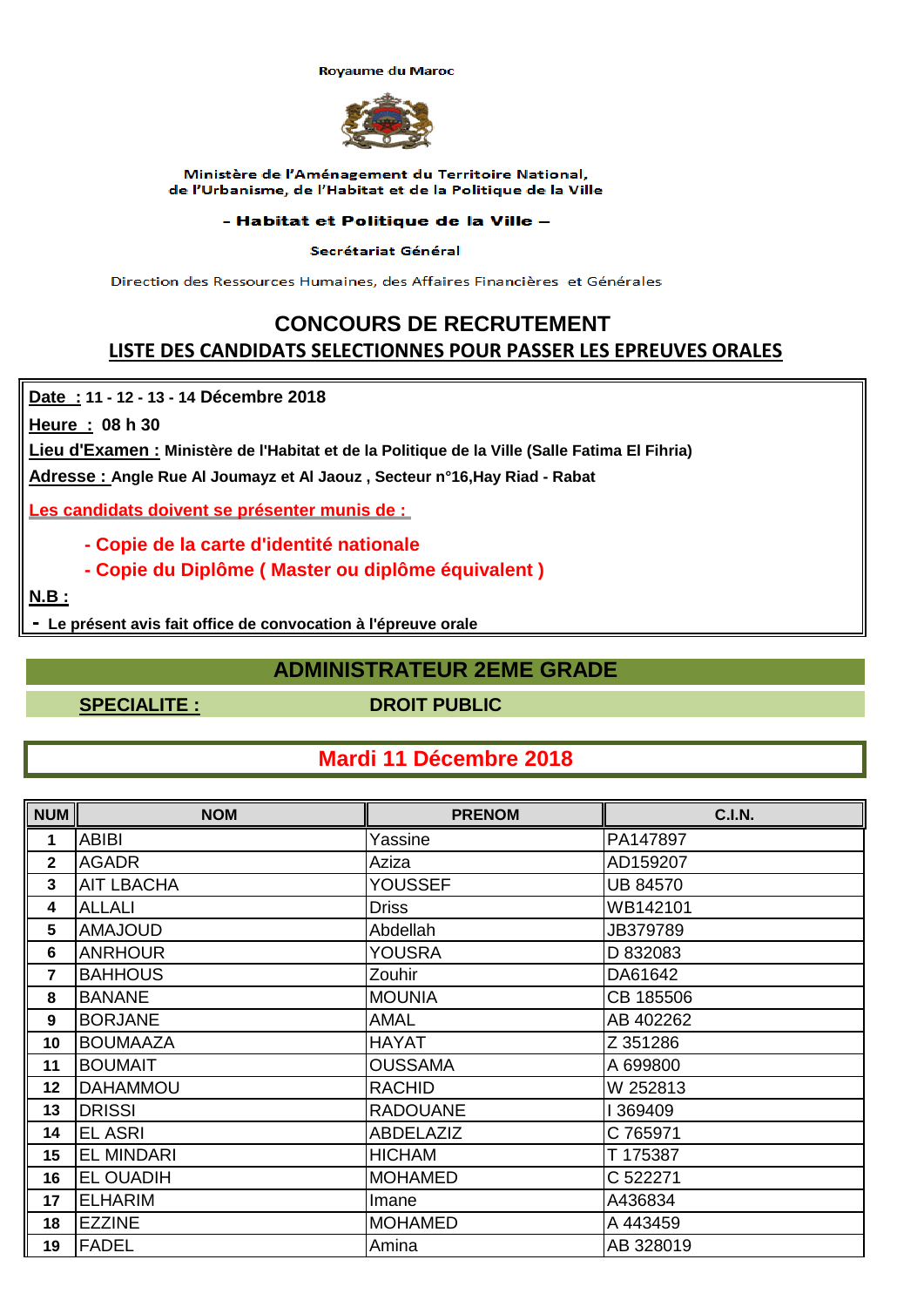| 20 | <b>LAZAAR</b>   | <b>MAHFOUD</b>    | Z 328087  |
|----|-----------------|-------------------|-----------|
| 21 | <b>MANSOURI</b> | EL HOUCINE        | BP 138841 |
| 22 | <b>MARZAK</b>   | <b>DOUNIA</b>     | BJ 419916 |
| 23 | <b>MEKAOUI</b>  | <b>SOFIA IMAN</b> | ID 43015  |
| 24 | <b>MOUNIR</b>   | <b>RAJAA</b>      | X 362256  |
| 25 | <b>NAJEH</b>    | <b>ASMAE</b>      | C 509334  |
| 26 | <b>RCHACHI</b>  | <b>ASMAE</b>      | CD 205450 |
| 27 | <b>SAIH</b>     | <b>NASSIM</b>     | IA 140138 |
| 28 | <b>SALLAQ</b>   | <b>MEHDI</b>      | G 461756  |
| 29 | <b>YASSFY</b>   | <b>REDA DRISS</b> | BK375171  |
| 30 | <b>ZIYANI</b>   | <b>EL HASSAN</b>  | J405496   |

## **SPECIALITE : ECONOMIE ET GESTION/GESTION**

## **Mardi 11 Décembre 2018**

| <b>NUM</b>                     | <b>NOM</b>               | <b>PRENOM</b>        | <b>C.I.N.</b> |
|--------------------------------|--------------------------|----------------------|---------------|
| 1                              | <b>ABID</b>              | <b>EL MEHDI</b>      | MJ422         |
| $\blacksquare$<br>$\mathbf{2}$ | <b>ABOULOULA</b>         | <b>HAJAR</b>         | DC26664       |
| $\mathbf{3}$                   | <b>AGHNAJ</b>            | <b>RACHIDA</b>       | X368735       |
| 4                              | <b>AIT HMADOUCH</b>      | <b>HICHAM</b>        | AE100621      |
| 5                              | <b>AJABA</b>             | <b>SARA</b>          | M567552       |
| $6\phantom{1}6$                | <b>AKDIM</b>             | <b>TARIQ</b>         | AA24512       |
| lľ<br>7                        | <b>ALAMI NOUREDDINE</b>  | <b>NOUHA</b>         | EE534894      |
| 8                              | <b>ALGOUDAM</b>          | <b>MOHAMMED</b>      | J499340       |
| 9                              | <b>ALLAM</b>             | <b>HIND</b>          | D986996       |
| 10                             | <b>AOULAD TAMA SALEM</b> | <b>FATIMA ZAHRAA</b> | LC280815      |
| 11                             | <b>AOUTOUL</b>           | <b>MOHAMED</b>       | PB133608      |
| 12                             | <b>ARBAOUI</b>           | <b>RANIA</b>         | F542473       |
| ll<br>13                       | <b>ASRIH</b>             | <b>HAMZA</b>         | R351145       |
| $\overline{\mathsf{L}}$<br>14  | <b>AYAD</b>              | <b>SARA</b>          | W390370       |

## **Mercredi 12 Décembre 2018**

| 15 | <b>AYOUB</b>           | <b>WAFAE</b>         | D966294  |
|----|------------------------|----------------------|----------|
| 16 | <b>BADDOUCH</b>        | <b>NOREDINE</b>      | ID67075  |
| 17 | <b>BAHHANE</b>         | <b>ISMAIL</b>        | D987111  |
| 18 | <b>BARROUG</b>         | <b>MOHAMED</b>       | AE101834 |
| 19 | <b>BEL MESKINE</b>     | <b>NAJWA</b>         | CB263726 |
| 20 | <b>BELAFKIH</b>        | <b>DOUAE</b>         | G613375  |
| 21 | <b>BELHABIB</b>        | <b>MOHAMMED ZAKI</b> | AA46817  |
| 22 | <b>BELHAJ</b>          | <b>IMANE</b>         | JB475863 |
| 23 | <b>BELLA</b>           | <b>YOUSSEF</b>       | JB447184 |
| 24 | <b>BELMIR</b>          | <b>IMAD</b>          | AA24761  |
| 25 | <b>BEN EL RHADBANE</b> | <b>AYYOUB</b>        | EE567637 |
| 26 | <b>BEN FEDDOUL</b>     | <b>SAFAE</b>         | D824577  |
| 27 | <b>BEN MBAREK</b>      | <b>SANAE</b>         | D562396  |
| 28 | <b>BENALLEL</b>        | <b>MERYEM</b>        | AD181600 |
| 29 | <b>BENJBALA</b>        | <b>BILAL</b>         | ZT109654 |
| 30 | <b>BENKEJJANE</b>      | <b>NOUREDDINE</b>    | V278742  |
| 31 | <b>BENMACHI</b>        | <b>KAWTAR</b>        | AB275692 |
| 32 | <b>BENZZINE</b>        | <b>WIAM</b>          | GM139021 |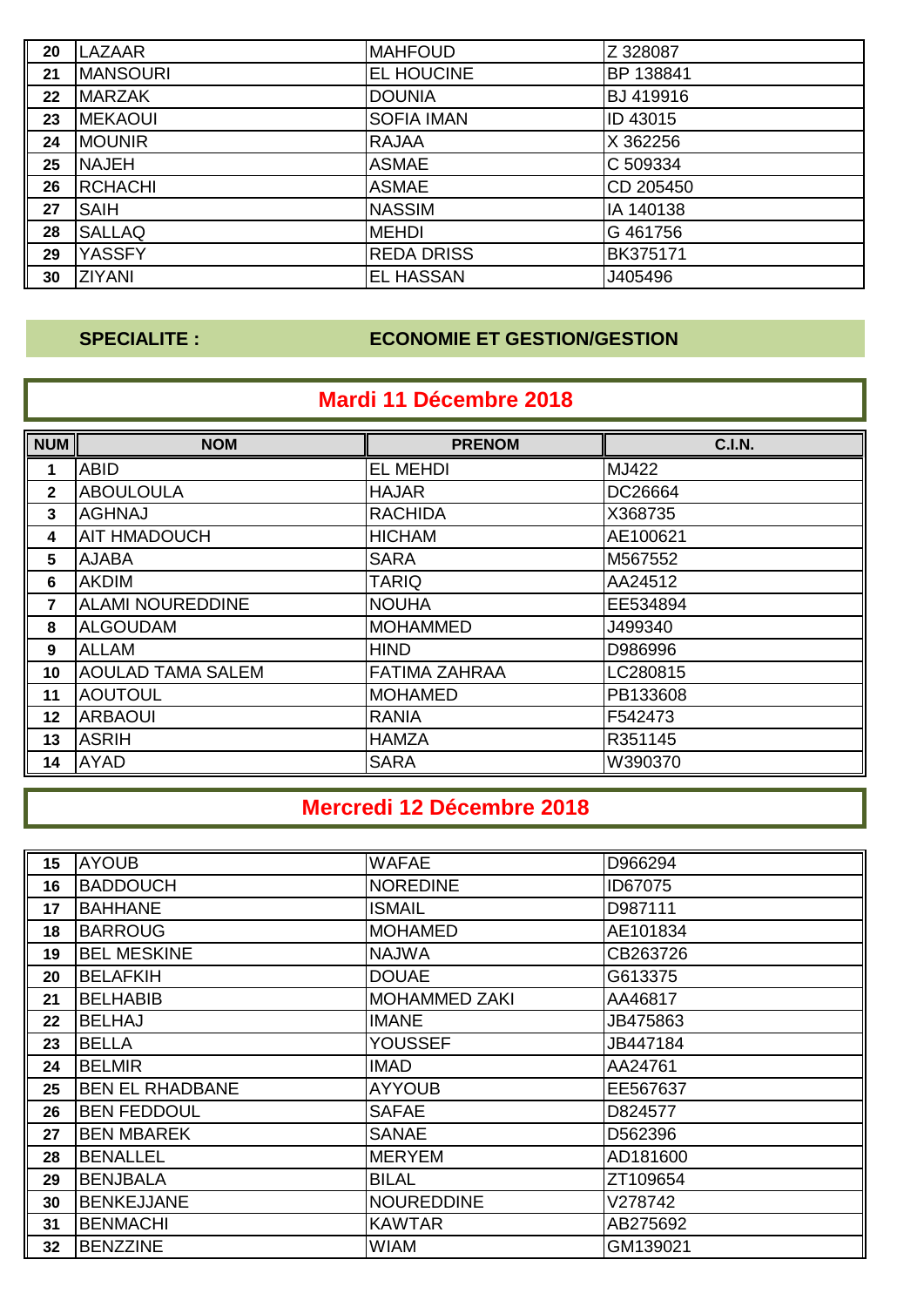| 33 | <b>BERGHALOUT</b>         | <b>HANANE</b>       | EE506051 |
|----|---------------------------|---------------------|----------|
| 34 | <b>BOUCHAREB</b>          | MOHAMMED AMINE      | CB288635 |
| 35 | <b>BOUDRI</b>             | <b>IMANE</b>        | CD591117 |
| 36 | <b>BOUGARBA</b>           | <b>AMAL</b>         | J457172  |
| 37 | <b>BOUGAYOU</b>           | <b>ASMAE</b>        | V317611  |
| 38 | <b>BOUMANTA</b>           | <b>ADIL</b>         | G459165  |
| 39 | <b>BOUMHAOUD</b>          | <b>BOUTAYNA</b>     | AE172025 |
| 40 | <b>BOURAKKADI</b>         | <b>MARIAM</b>       | CD590906 |
| 41 | <b>BOURJA</b>             | <b>LOUBNA</b>       | BB128342 |
| 42 | <b>BOUSRARAF</b>          | <b>ZIAD</b>         | ZT28809  |
| 43 | <b>CHAFIF</b>             | <b>FATIMA ZAHRA</b> | WA207807 |
| 44 | <b>CHAKROUN</b>           | <b>FATIMA</b>       | S741544  |
| 45 | <b>CHAWKI</b>             | <b>ABDESSALAM</b>   | BB114527 |
| 46 | <b>CHEGRI</b>             | <b>SOUKAINA</b>     | G635726  |
| 47 | <b>CHEKKOUR</b>           | <b>HAMZA</b>        | D744192  |
| 48 | <b>CHERKAOUI MAKNASSI</b> | <b>GHITA</b>        | AE33772  |
| 49 | <b>CHHIBA</b>             | <b>YOUSSEF</b>      | G659724  |
| 50 | <b>CHOUIYAKH</b>          | <b>HANAE</b>        | ZT186926 |
| 51 | <b>CHWIKI</b>             | <b>OUSSAMA</b>      | EE581308 |
| 52 | <b>DRIAI</b>              | <b>ZAKARYAE</b>     | D776304  |
| 53 | <b>EL ALLALI</b>          | <b>HAJAR</b>        | AE172140 |
| 54 | <b>EL ALLALI</b>          | <b>IMANE</b>        | AA39942  |
| 55 | <b>EL ASRI</b>            | <b>RACHAD</b>       | CD206307 |
| 56 | <b>EL ATRASSI</b>         | <b>OUSSAMA</b>      | AA45199  |
| 57 | EL AZZOUZI                | <b>OUSSAMA</b>      | ZG125814 |
| 58 | <b>EL BADAOUI</b>         | <b>NAAIMA</b>       | X353639  |

# **Jeudi 13 Décembre 2018**

| 59 | EL BIAD              | <b>MARWA</b>          | BH399268 |
|----|----------------------|-----------------------|----------|
| 60 | EL BOTI              | <b>CHAIMAE</b>        | R353763  |
| 61 | EL BOUKHARI          | <b>MARWA</b>          | K506738  |
| 62 | <b>EL FADILI</b>     | <b>FATIMA ZAHRAE</b>  | D855072  |
| 63 | <b>EL FILALI</b>     | <b>ACHRAF</b>         | AE134521 |
| 64 | EL GHAZZALI          | <b>FATIMA ZAHRA</b>   | A392568  |
| 65 | <b>EL HAIDI</b>      | <b>AICHA</b>          | JB473989 |
| 66 | <b>EL IDRISSI</b>    | AMAL                  | A734588  |
| 67 | EL JANATI EL IDRISSI | <b>KHALID</b>         | AA3746   |
| 68 | EL JOUNI             | <b>ES-SEDDIK</b>      | ZT5696   |
| 69 | <b>EL KHADIMI</b>    | <b>KARIMA</b>         | BH378772 |
| 70 | <b>EL MAKHEFY</b>    | <b>ZAKARIA</b>        | GK129554 |
| 71 | <b>EL MALEKY</b>     | FATIMA-EZZAHRA        | 1715164  |
| 72 | <b>EL MANSOURI</b>   | <b>FATIMA EZZAHRA</b> | JE282679 |
| 73 | <b>EL MOUATASSIM</b> | <b>SALIM</b>          | AD218135 |
| 74 | EL OUAGHLIDI         | LAMIAE                | CD524723 |
| 75 | <b>EL OUAHABI</b>    | <b>OULAA</b>          | AA45858  |
| 76 | <b>EL OUAHABI</b>    | <b>ACHAIMAA</b>       | A391506  |
| 77 | EL QOURI             | THAMI                 | CD147114 |
| 78 | EL RHANDOR           | <b>ABDERAZZAK</b>     | C971208  |
| 79 | EL YAHYAOUI          | <b>NORA</b>           | AD217645 |
| 80 | <b>EL YOUNOUSSI</b>  | <b>MOHAMED</b>        | LB150237 |
| 81 | <b>ELBOUHI</b>       | <b>KHADIJA</b>        | SH165230 |
| 82 | <b>EL-MRABET</b>     | <b>OTHMANE</b>        | CD596799 |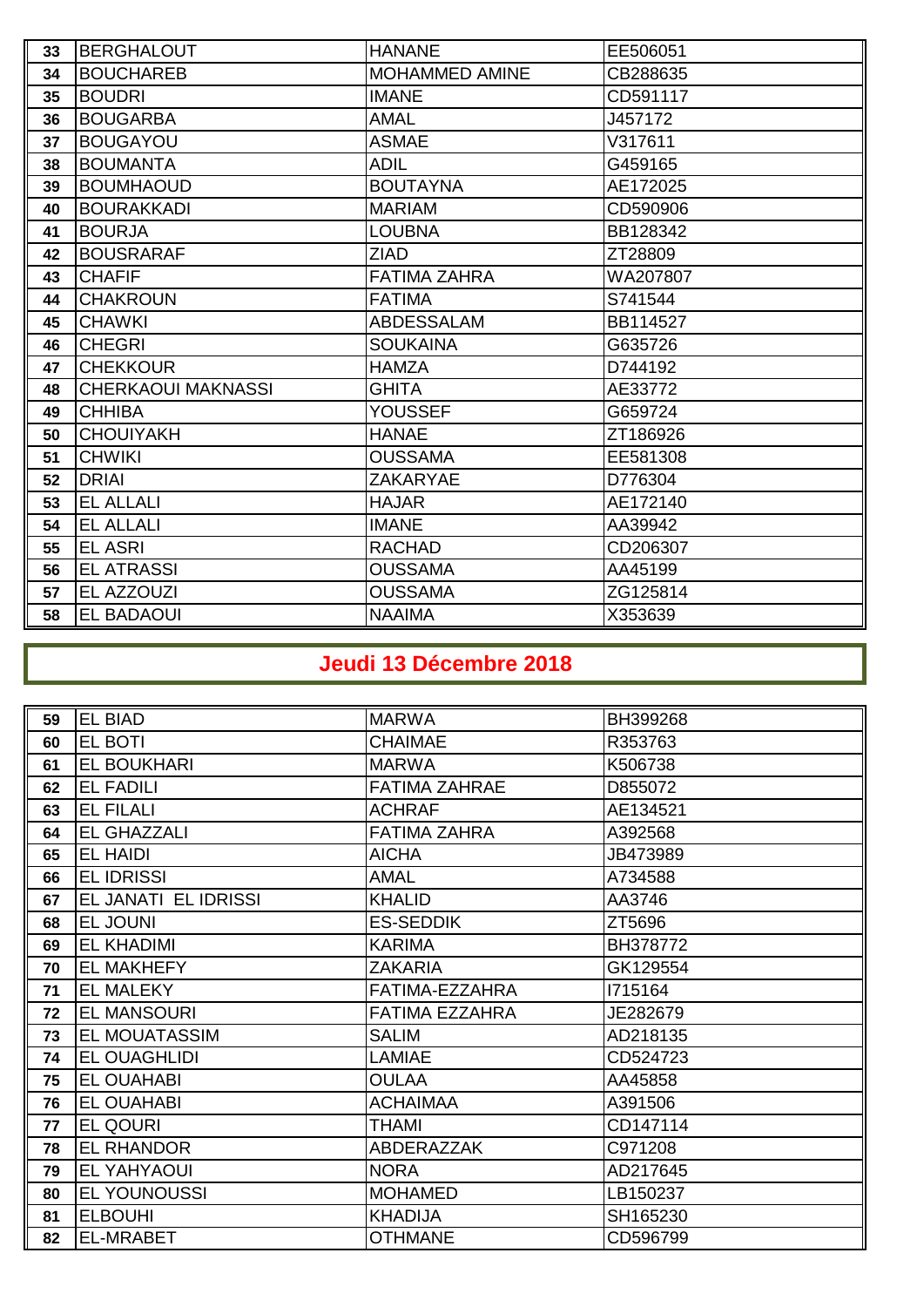| 83  | <b>ERRAI</b>     | <b>IBTISSAM</b>       | AE26126  |
|-----|------------------|-----------------------|----------|
| 84  | <b>ESSAOUABI</b> | <b>HAMZA</b>          | JE289368 |
| 85  | <b>FADIL</b>     | <b>AYOUB</b>          | W385889  |
| 86  | <b>GZANI</b>     | <b>IMANE</b>          | CB290911 |
| 87  | <b>HAMDANI</b>   | <b>MOHAMMED</b>       | CD262222 |
| 88  | <b>HARIDA</b>    | <b>FATIMA EZZAHRA</b> | BK623009 |
| 89  | <b>HASSANI</b>   | <b>NOUR-EL HOUDA</b>  | F571564  |
| 90  | <b>IDDAR</b>     | EL HOUCINE            | PA225888 |
| 91  | <b>IFTISSEN</b>  | <b>NOUR EL HOUDA</b>  | AE1358   |
| 92  | <b>IGUIDER</b>   | <b>HAMZA</b>          | A398500  |
| 93  | <b>JAAFRI</b>    | <b>MARIA</b>          | G546058  |
| 94  | <b>JAFARI</b>    | <b>SALIMA</b>         | WA148458 |
| 95  | <b>JAHID</b>     | <b>NEZHA</b>          | BH368286 |
| 96  | <b>JARIR</b>     | <b>HICHAM</b>         | D644116  |
| 97  | <b>JBARI</b>     | <b>LAMIAA</b>         | QA170718 |
| 98  | <b>KABBAH</b>    | <b>SALMA</b>          | G643403  |
| 99  | <b>KABOURI</b>   | <b>ISMAIL</b>         | U177134  |
| 100 | <b>KAMAL</b>     | <b>NABILA</b>         | A689670  |
| 101 | <b>KAMRI</b>     | <b>MOUNIA</b>         | BE880223 |

# **Vendredi 14 Décembre 2018**

|     | 102 KARMOUN          | <b>SAFAA</b>    | LF48085       |
|-----|----------------------|-----------------|---------------|
| 103 | <b>KBIRI ALAOUI</b>  | <b>YOUNESS</b>  | CD526739      |
| 104 | <b>KHALFI</b>        | <b>OUALID</b>   | AB343162      |
| 105 | <b>KHANNAS</b>       | <b>HIBA</b>     | BK623969      |
| 106 | <b>KHARIF</b>        | <b>HIND</b>     | BB120096      |
|     | 107 KHIATI           | <b>MUSTAPHA</b> | ID41045       |
| 108 | <b>LAASRI</b>        | <b>KAOUTAR</b>  | A683132       |
| 109 | <b>LAICHI</b>        | <b>AMINE</b>    | G545304       |
| 110 | <b>LAKHNIGUE</b>     | <b>IBTISSAM</b> | CD620829      |
| 111 | LAM'HAMMDI           | <b>HICHAM</b>   | D235587       |
|     | 112   LAMRANI ALAOUI | <b>SOUAD</b>    | CD84108       |
|     | 113  LASRI           | <b>OUAFAE</b>   | AE5824        |
| 114 | <b>MAAZOUZI</b>      | <b>HIBA</b>     | D239416       |
| 115 | <b>MALIKI</b>        | <b>DRISS</b>    | D988970       |
| 116 | <b>MALOULI</b>       | <b>NADIA</b>    | CD564992      |
|     | 117 MEZIN            | <b>AHMEDOU</b>  | JZ2126        |
| 118 | <b>MIMOUNI</b>       | <b>SABAH</b>    | F542690       |
| 119 | <b>MOULOUDI</b>      | <b>KHADIJA</b>  | <b>UD5387</b> |
| 120 | <b>MOUSSAHI</b>      | <b>AYOUB</b>    | XA105513      |
| 121 | MOUSSAOUI            | <b>NAJAT</b>    | BJ307840      |
| 122 | <b>MUSTARGY</b>      | <b>ASMA</b>     | JE285927      |
| 123 | <b>NAIM</b>          | <b>HAFIDA</b>   | <b>HH2951</b> |
| 124 | <b>NMILI</b>         | <b>MOUNA</b>    | HH155292      |
| 125 | <b>OUMANE</b>        | <b>SOFYAN</b>   | JA145169      |
| 126 | <b>OUMOULOUD</b>     | <b>AICHA</b>    | U181065       |
| 127 | <b>QARROUTI</b>      | <b>REDOUANE</b> | Z426340       |
| 128 | RHANNAME             | <b>SARAH</b>    | D831915       |
| 129 | <b>RHAYMI</b>        | <b>JIHADE</b>   | A669711       |
| 130 | <b>SABIB</b>         | <b>RANIA</b>    | AA53720       |
| 131 | <b>SABIRI</b>        | <b>SALIH</b>    | U170991       |
| 132 | <b>SADDIKI</b>       | <b>SAAD</b>     | G687299       |